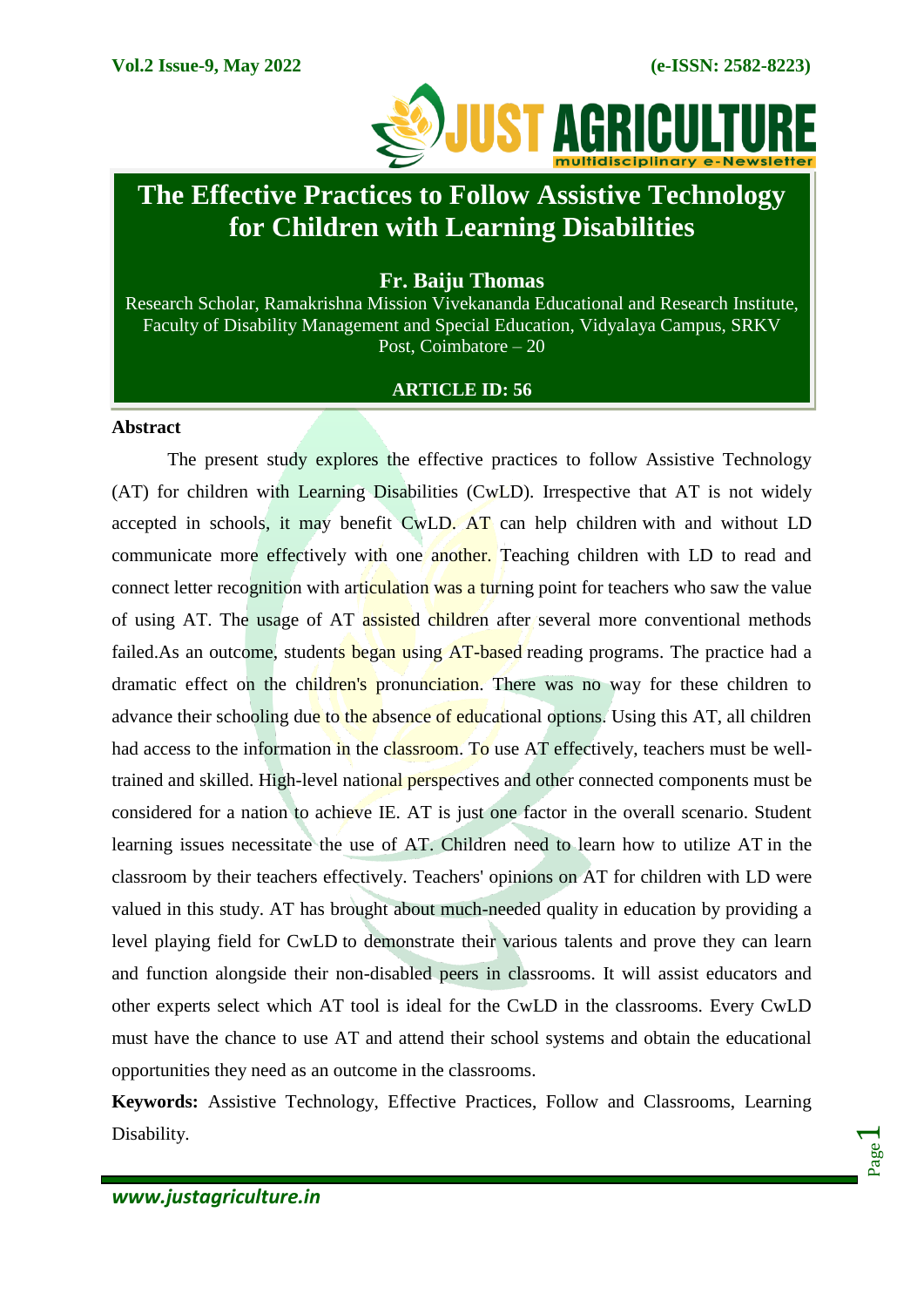

#### **Introduction**

Almost one billion people use assistive technology. As the population ages and technology and assistive devices merge, this figure will climb to 2 billion by 2050. Regulations and legislation, as well as population and technology demands, determine the framework. Contrary to popular belief, AT is non-invasive and external to the human body. The world of technology is indeed converging. Implants and other helpful equipment are among the most recent AT accessible. According to facts, emerging items are more likely to supplement rather than replace traditional assistive technologies. Scientific technologies are constantly advancing, and many of them can now increase or restore human functions that have been lost. A LD is a problem with one or more basic cognitive abilities needed to understand and use a language. This handicap can make reading, writing, and completing mathematical calculations challenging (Rufus, Liman, Abubakar, & Kwalzoom, 2015). Support AT was supposed to provide several benefits by assisting writing for children with LD who found the task of writing uncomfortable on a consistent schedule (MacArthur, 1996). CwLDis educated in general education classrooms and face numerous hurdles compared to their peers (Wood et al., 2017). The WHO defines AT as "actions whose overall goal is to improve and sustain a person's functional independence in terms of the relationship and overall well-being" (WHO, 2020). AT is gaining popularity and drawing the interest of parents and experts due to the potential to improve people's lives with CwLD. AT aids many CwLD with the skills they need to succeed in school, work, and independence in daily life, from strategy to increase communication and computer systems to environmental laws and regulations. Thanks to the support of new and expanding technologies, opportunities abound for today's CwLD, bringing with them previously inaccessible objectives. As essential as AT has been for students at all levels of learning, CwLD's use of computer technologies has benefited tremendously and improved lives, supplying many CwLD with choices for getting involved in their numerous academic settings and identifying and problem-solving, and also broadly available programs to assist all teachers and students try to solve classroom learning concerns. This study will clarify why AT is used for CwLD; describe different types of AT, such as written language, reading, listening, memory, and arithmetic innovations; highlight the importance of selecting the appropriate advanced technologies for CwLD, and provide instructional guidance for teaching assistants in the classrooms.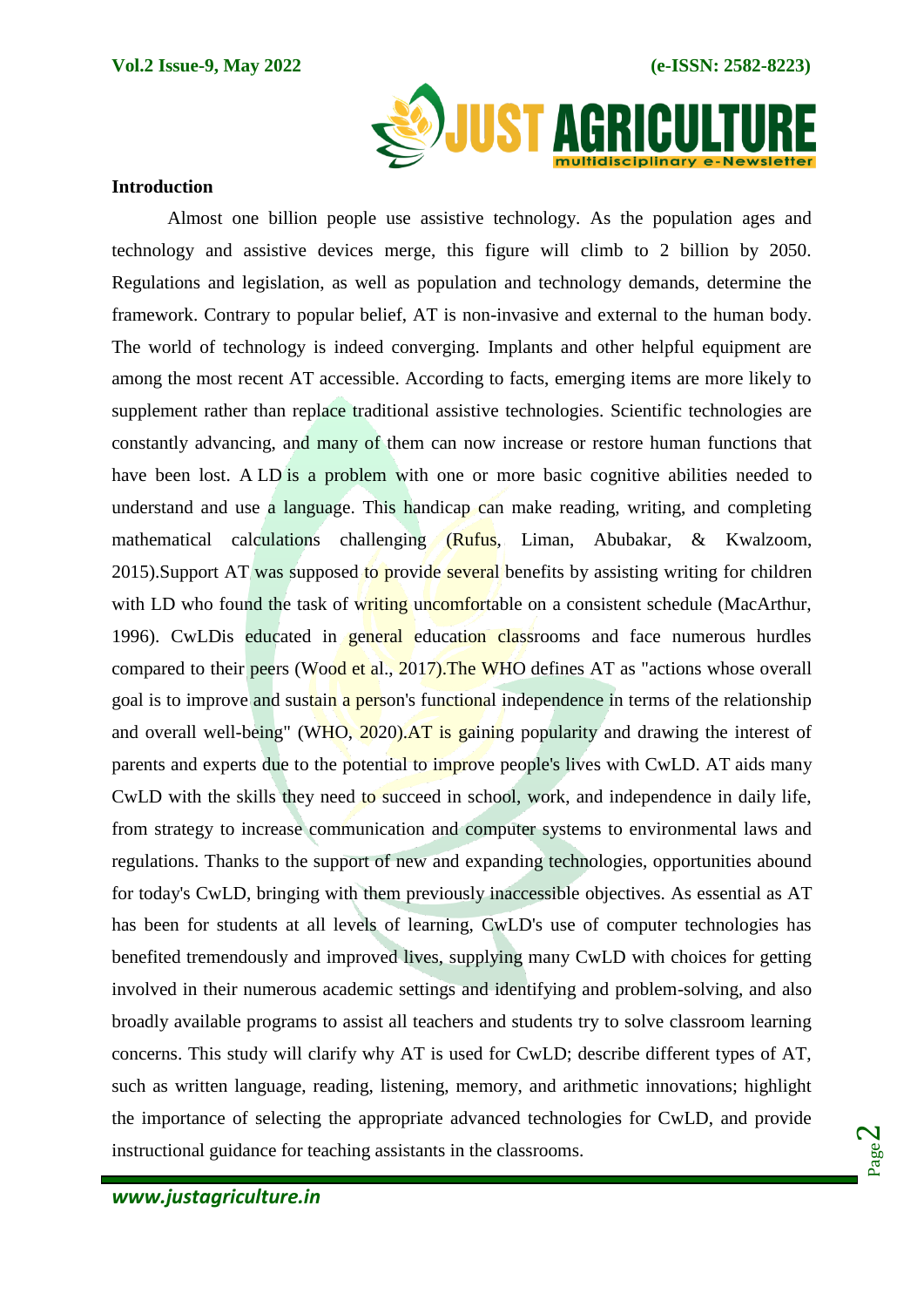

#### **Children with Learning Disability**

The children with LD refers to delays, deviations, and areas that need improvement in necessary academic fields such as math, reading, writing, spelling, and speaking that are not caused by mental retardation, sensory deficiencies, or emotional problems. It's a broad educational term label that can be applied to various circumstances. Unfortunately, most of these children will never be diagnosed with a learning disability.A LD is a neurodegenerative disorder with several underlying mental factors involved in learning while using spoken or written language. One symptom of the disability is the incapability to hear, think, speak, read, write, spell, or perform mathematical calculations. An LD is neither treatable nor recoverable; it is a lifelong challenge. Unfortunately, most of these children are never diagnosed with LD.Dyslexia is among the many types of LD. It is a language disorder characterized by challenges in single sequencing words, which usually indicate inadequate phonemic processing capabilities. Dyslexia is described by varying difficulty with various forms of language, most notable written form and dialect problems, and problems with reading. Because of some failure to understand between many teachers and school authorities, these children are frequently marked as slow, behind, unproductive, and inadequate. Deficiencies lead to low self-esteem, and these children will innately try to learn and achieve before dropping out. Children with LD are a variety of people. These pupils are a diverse population who may experience high-stress levels in several areas. For instance, one pupil with LD may find reading hard, whereas another struggle with written expression but not reading. LD effects can also be classified as mild, moderate, or severe. The ability of students to cope varies as well. A few kids learn to adjust to LD well because they 'transfer' as not having a disability, whereas others struggle their entire lives to do simple things. LD is a lifelong condition that always begins in childhood (Bowe, 2005).Identifying letters and numbers, recounting facts, intending to align figures, and comprehending abstract concepts such as place value and fractions are all part of math. Learning mathematics disorders, or dyscalculia, are specific impairments in math ability or calculation skills that can make any of these difficult for children (Fletcher & Forman, 1994).CwLD commonly finds it challenging to recognize the word linked to the child's knowledge of sight vocabulary in the classrooms.

**Assistive Technologies for Children with Learning Disability**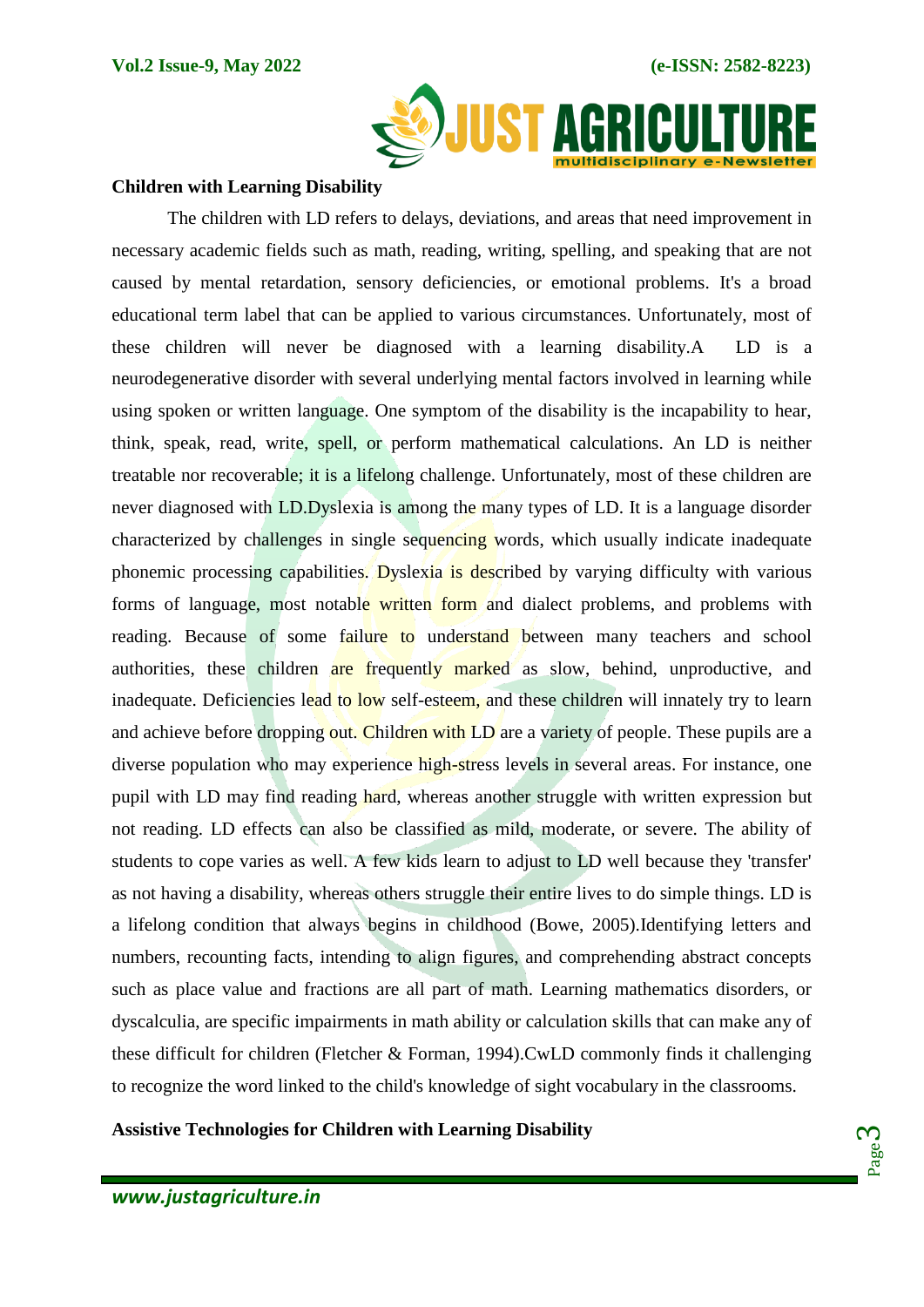

Instead of acquiring and using technology that doesn't meet your child's specific needs, make sure you purchase and utilize technology that does. Risk to child behavior exists in all forms of technology. The use of technology in the classroom has proven to be beneficial to many students. Children with LD have a higher chance of success when they can use their skills to work around their disabilities. Children with LD regularly utilize AT tools at school, at home, and even in public. Studies show that children with LD can benefit from AT basis on the results (Starcic & Istenic, 2010 Wood, et al., 2017). Particulars of LD students rarely hear from their teachers about the potential advantages of technological devices (Rufus etal. 2015: Susan, 2009; Wood etal., 2017). Teachers' perspectives and experience are critical to the success of technology successful implementation (Cope & Ward 2002). Because of this, teachers' thoughts on the effectiveness of AT for students with LD must be considered. The tools you use to construct a storage unit for your equipment are entirely under your control. An AT device makes it easier for a child with LD to accomplish their goals. According to recent research, children with LD can benefit from the use of AT. To help your child reach their full potential, a therapy like AT may be an option. Listening to audiobooks instead of reading can be beneficial for those who have difficulty reading. Using AT tools, combining the best characteristics of both approaches is possible. Modern classroom technology has made it possible to differentiate instruction and strengthen the role of CwLD. Since there are so many options available in stores and on the internet, there is no single technique for choosing the right AT for CwLD. Educators and parents in developing nations face numerous obstacles when trying to acquire the equipment they need, including a scarcity in schools and a lack of availability in most local shops and markets (Liman, Adebisi, Jerry & Adewale, 2015).Each of the AT categories targets a specific demographic. The 1998 AT Act, which was updated in 2004, defines AT as anything used to augment, maintain, or improve the functioning skills of people with disabilities (Cook and Polgar, 2014).With AT, CwLD can be more self-sufficient since it provides a wide range of adjustments and adaptations, unlike computer software or hardware, which are more limited. When teachers use computers in the classroom, they should know that this does not necessarily qualify as computer-aided teaching. The usage of AT should be based on the identified needs of the CwLD. If a child is experiencing trouble writing because of grammar or memory issues, AT may assist.An AT tool should be chosen based on your child's

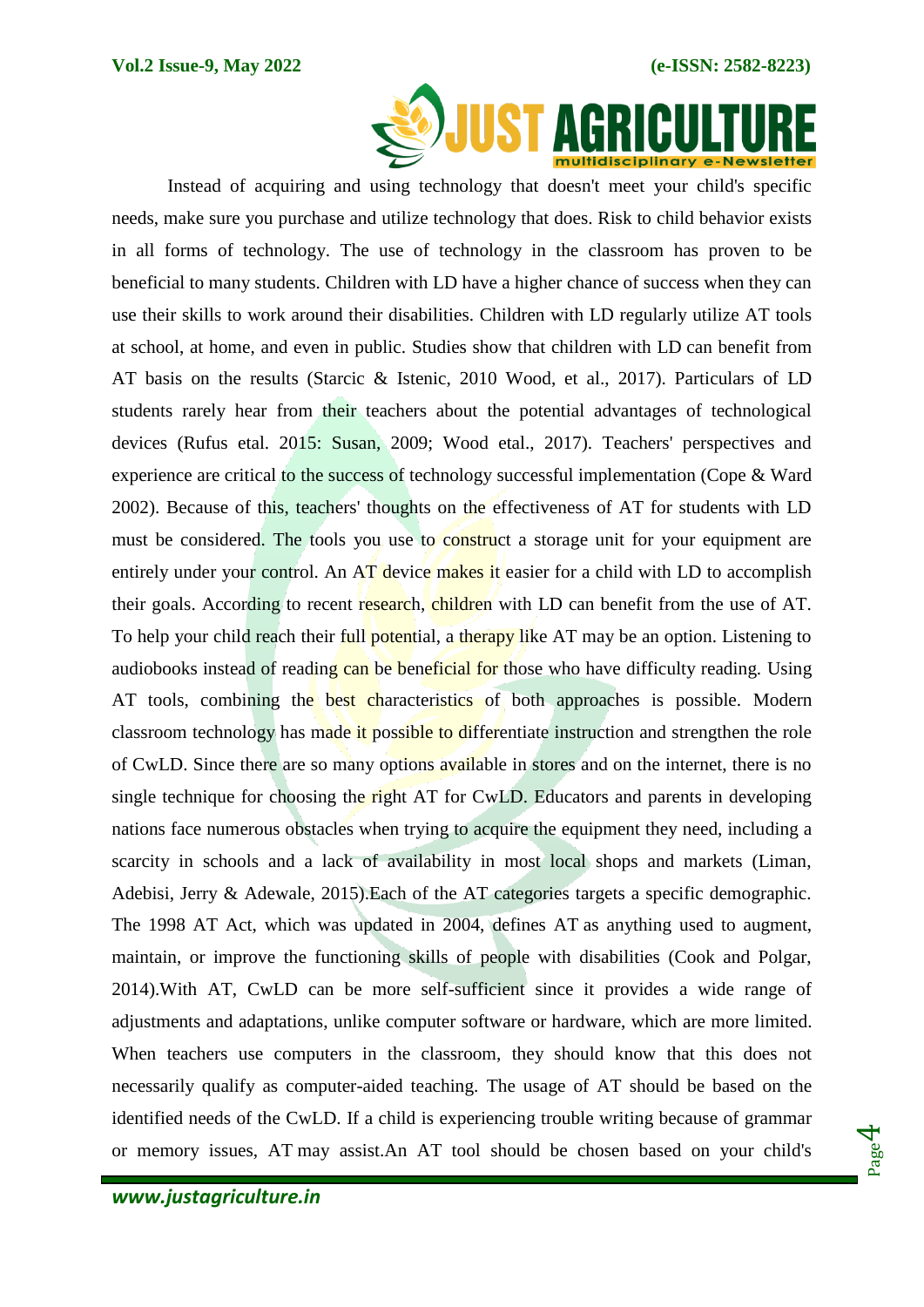

preferences. When the youngster becomes used to the new tools, the teaching-learning process will shift. Children with LD should bear this in mind while choosing tools. Teachers who utilize AT to assist children with LD in the classroom and at home must adhere to a few general instructions. Children with LD have difficulty reading, listening, math, writing, and memory/organizational skills. The following are essential AT tools for Reading, Writing, Listening, and Mathematical skills.

## **Assistive Technologies for Reading among Learning Disability**

Children with LD can considerably benefit from the use of AT when it comes to reading, which includes both reading and writing. Children's reading skills can be improved and honed through "reading interventions" that are technologically enhanced. As a result, each of these AT applications benefits children with learning difficulties substantially. Computer programs are now available to help students acquire the fundamentals of reading. Write and Read Gold's text-reading method has been proved to help students read independently in the classroom (Barfurth and Michaud, 2008). Children with LD may now fully participate in classroom conversations about reading and appreciate their peers' books because of increased access to technology in the 21st-century classroom settings. Using reading AT can help children with LD improve their learning. Many teachers already use Microsoft Word to help their students read at their own pace. Copy and pasted text can be made more readable by using the built-in formatting tools in Microsoft Word. The highlighting tool is available to help pupils focus on specific aspects of work, like literary devices. Tape recorders are used to aid children with reading issues. Younger people choose to listen to audio books or read books instead of sitting down and reading them. Voice synthesizers can be used to mimic reading engines. If the content is on a computer disc, you can use a speech synthesizer to read it to the youngster. His technology might potentially be used with a scanner that can interpret images and text from printed materials. The scan results are displayed on the computer screen as soon as they are entered. Children who have difficulty interpreting printed words can benefit from this strategy and those who prefer to learn by hearing rather than seeing (Raskind, 2000). Using this software, you may also make last-minute edits to your computer file before you save it. Children can speed up the playback to retain the original audio noises on VSC tape recordings. Slower reading is better for children. Those who have trouble reading can benefit from a wide selection of AT devices. In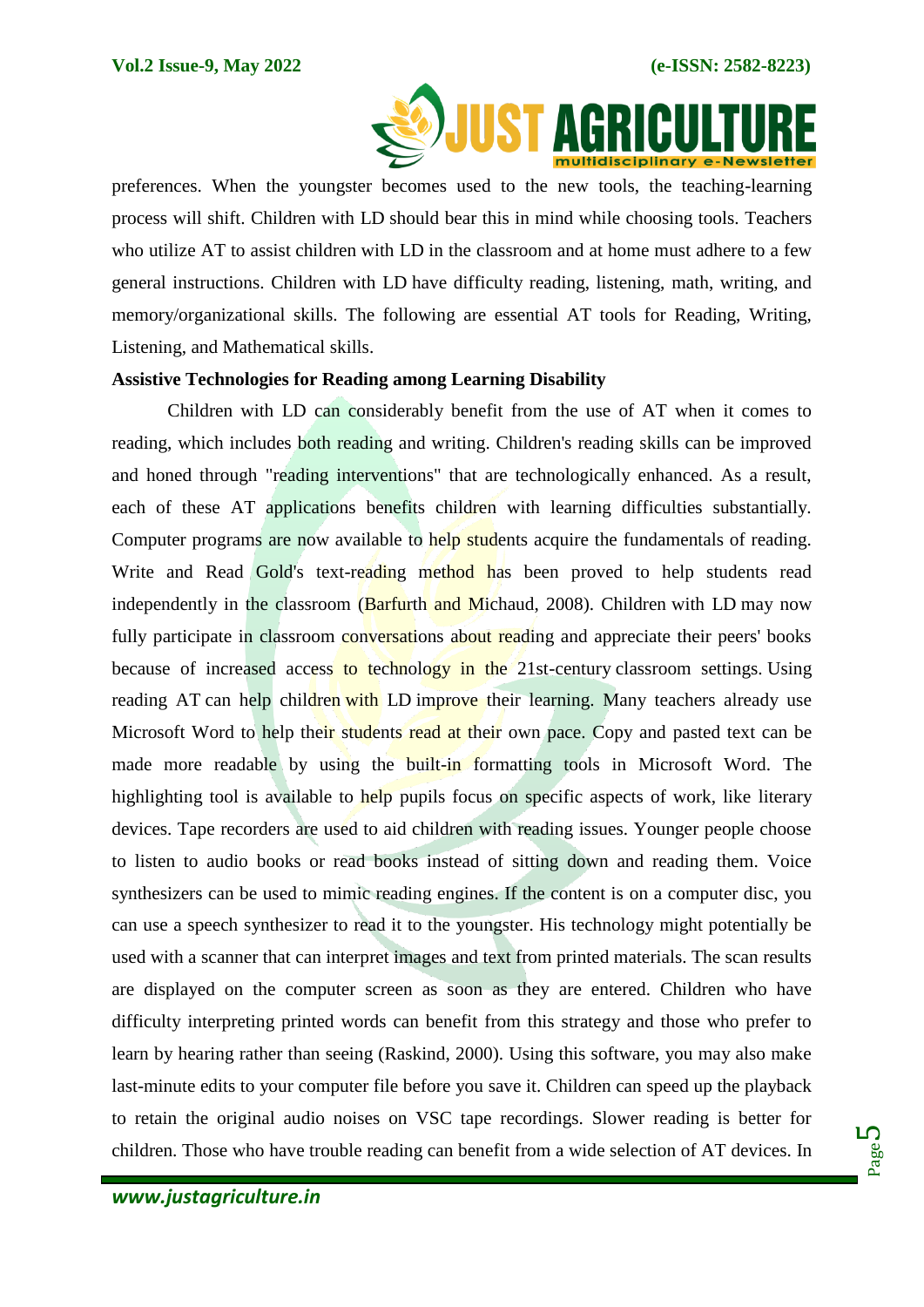

any case, all of these tools help by delivering text as the spoken word to users. Decoding, fluency, and comprehension are all aided by using these technologies in the classrooms.

## **Assistive Technologies for Written Language among Learning Disability**

Many educational endeavours prioritize students' ability to communicate their ideas in writing clearly and concisely. Children with impairments face unique challenges when it comes to writing. Children with LD usually struggle with writing fundamentals, including spelling, grammar, and even the building of margins and spacing. According to Parette and McMahan (2002), word processing on a computer screen gives only limited consistency and spelling and grammatical checks. There were far fewer spelling errors and far better organizational skills among pupils who used word processing than those who didn't (Passey and co-workers, 2004). The usage of word processors by children with LD can be beneficial. As a result, adaptive technology has a wide range of potential applications.These AT solutions can be helpful in the case of youngsters with LD. Spell checks included in word processing software come in various shapes and sizes. A growing number of word processing add-ons scan documents, show faults, and speak them out loud to users, and youngsters are gaining popularity. Choosing the correct word for a sentence might be challenging for young people because these technologies do not recognize and provide options for accurate spellings. Examples of editing include "Grammar checkers" (sometimes known as "proofreading") and other similar processes. Grammar and punctuation issues, for example, are among the things they look for. The child readily resolves problems with the computer. Students can listen to the spoken text while working on their computers with these highquality voice synthesizers. The computer analyses and reads aloud the written information to the youngster. We're looking for grammatical flaws in the youngster's writing to ensure it's perfect. Instead of relying on a dictionary, use these resources to teach young people proper word usage (Beukelman, Hunt-Berg & Rankin, 1994). Word processors can assist their users by "predicting" the words they should enter using "predictive software." The regularity and trends of usage are taken into account when formulating projections. If your child has a problem with spelling or grammar, you can use this method.The child can observe their words appear on a computer screen as they are spoken out to by speaking into a microphone. This method does not recognize unknown words, so the youngster may use ones that sound similar instead. Children who are better speakers than writers will find speech recognition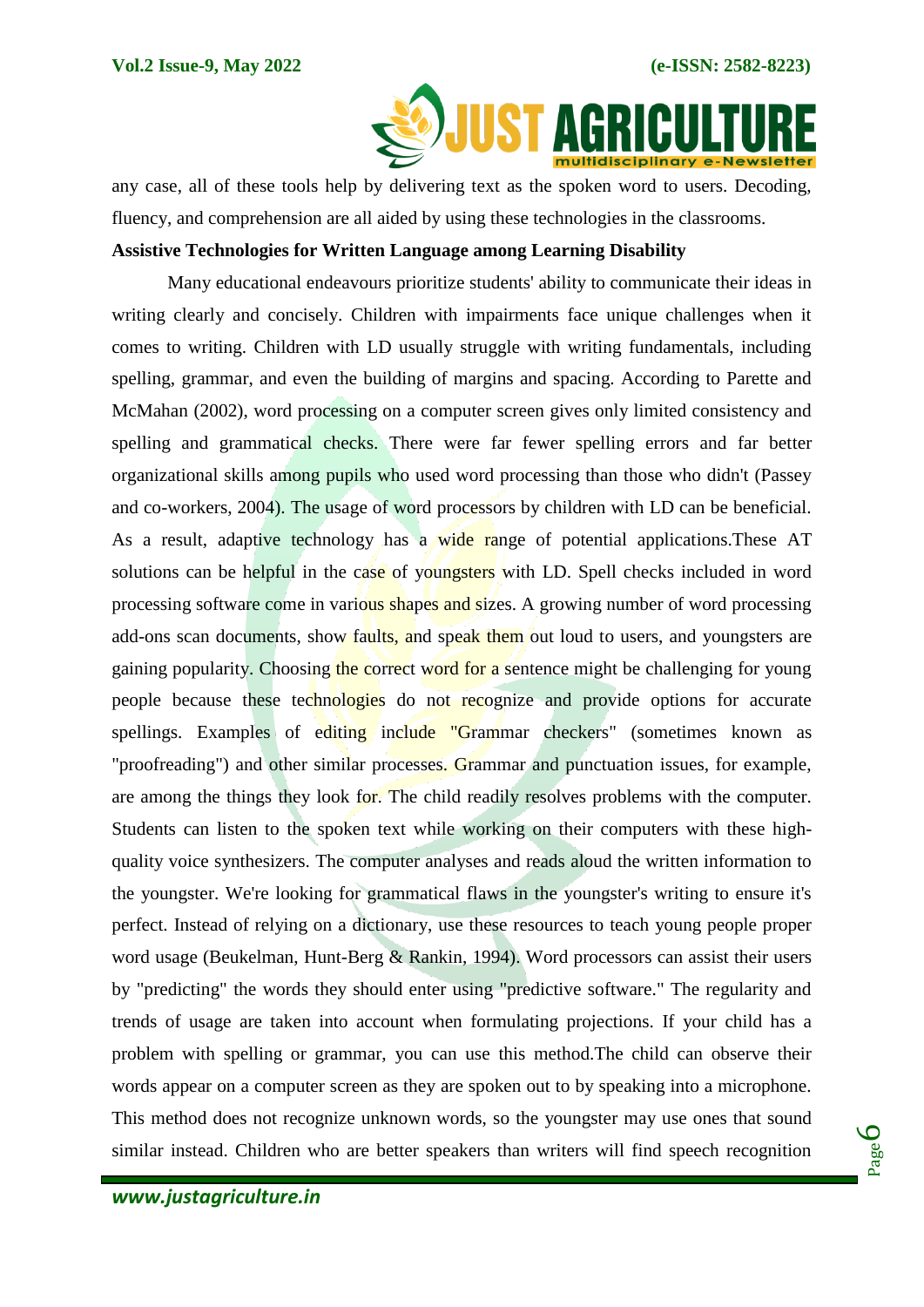

software a godsend. Children with LD can benefit from the usage of AT. Optical Character Recognition synthesis may be helpful for children who have difficulty reading print but can understand spoken language. AT can help children with LD who struggle to write. In addition to assisting students in avoiding the physical task of writing, these tools can help students correct spelling, grammar, word choice, and organization.

# **Assistive Technologies for Listening among Learning Disability**

AT should be used in a specific way to the child's needs. Instances include a child's writing difficulties, such as grammatical errors and memory issues. Several hearing AT devices can be beneficial for children with LD. FM to use these gadgets, you only need a microphone and a transmitter. The technology exists to bring the voices of children directly into their ears. You can boost the pitch of your voice by using this method. These practices can help children who have difficulties hearing. Devices for Making Audio Recordings: In class, students with hearing impairments can use these devices to record what their teacher or other presenter says. Because these recorders allow children with disabilities to rehearse their speeches several times, they can benefit significantly from their use. Some children who have difficulties understanding or recalling what they hear may benefit from AT, which is true in some cases. These devices can be used in various ways (e.g., a class lecture or a meeting with multiple speakers).

## **Assistive Technologies for Mathematics among Learning Disability**

Students with LD may benefit from computerized math worksheets. Arrangement, placement, and routing of computer-based work can be helpful for children who struggle with basic arithmetic summaries. A keyboard or a mouse can be used to accomplish basic arithmetic operations like addition, subtraction, division, and multiplication. When you utilize this tool, the best option for your material is an automated vertical format. A voice synthesizer will recite the numbers aloud to the child. Students that use this program will be able to better organize their handwritten math problems. There's a new generation of voiceactivated calculators. As soon as a key is pressed, a speech synthesizer reads out the numbers, symbols, and operations. It is normal to hear the outcomes of a student's computations after they have complete a set of calculations. The child hears the mistakes if he or she presses the wrong keys. In the course of copying numbers and symbols, a kid may double-check for mistakes. The use of AT can assist a child with organizing, copying, and solving arithmetic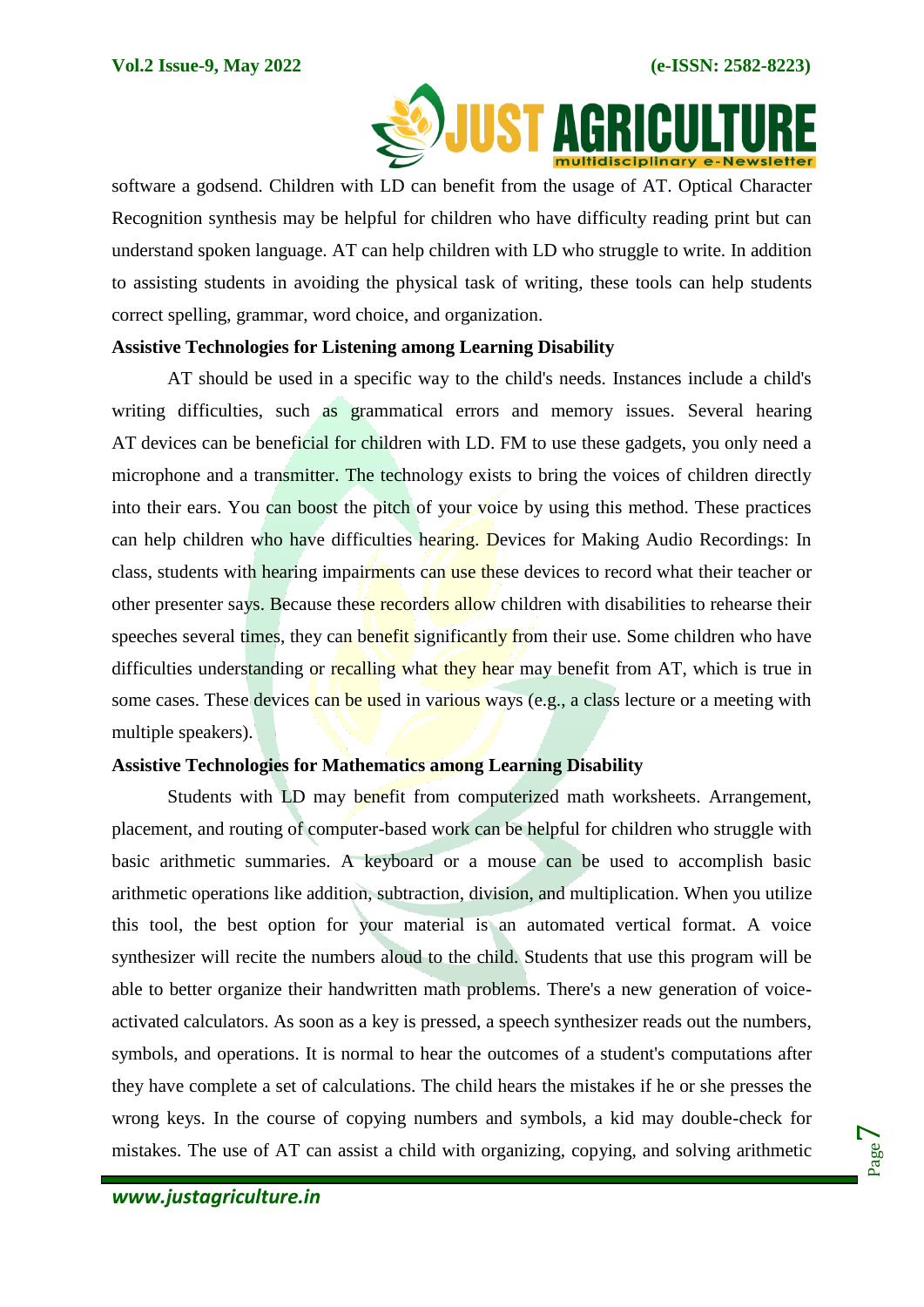

problems on paper. Using visual and aural aids helps speed up the rate of setting up and solving math problems. Arithmetic apps can assist your students in organizing and solving math problems. 'Computers can now read the numbers on their screens using speech synthesizers. Mathematics students who have difficulties expressing their thoughts verbally may find this technique helpful.

## **Assistive Technologies for Memory/ Organization among Learning Disability**

These pieces could be used to build an electronic gadget that children with LD could store and manage their data. These tools may be handy for children who have difficulty remembering small facts. Data sets such as phone numbers, reminders, and critical dates/times cannot be recovered due to current technology limitations. These databases can be used by people of all ages, including children, to keep track of their thoughts and observations. Electronic communication has overtaken paper documentation. Adolescents can find the knowledge they need from a couple of moments using a computer. Keep a running account of all your child has learned from you over the year. Writing entails numerous phases. When you're first starting, it can be challenging for you to develop ideas for keywords or topics. 'You can get a head start on your writing by using the resources listed below: Visual aids may be helpful for children with memory problems. Creating a mental map ahead of time could be a useful technique. Motivation might help you organize your thoughts. The use of frameworks can help students plan their writing assignments. Having the opportunity to change these bubbles into familiar shapes is a sign of originality.

#### **Conclusion**

Teachers of students with LD must be flexible in their use of AT. To be effective in an inclusive classroom, all students need to access lessons and make effective and beneficial use of the AT. To develop a more effective that embraces all students, examining existing classroom adaptations and modifications is necessary. Children with LD can benefit from AT-based learning tools. Adopting this strategy may boost one's sense of self-worth and motivation, to name just a few benefits. There seems to be a deeper awareness of classroom technology within stakeholder involvement teams. It is the responsibility of team members to guarantee that existing technology can be adapted to these advancements and utilized efficiently to keep pace with children's rising abilities. A child's future is unpredictable, but assistive technology has a lot of possibilities today and in future years. This AT may be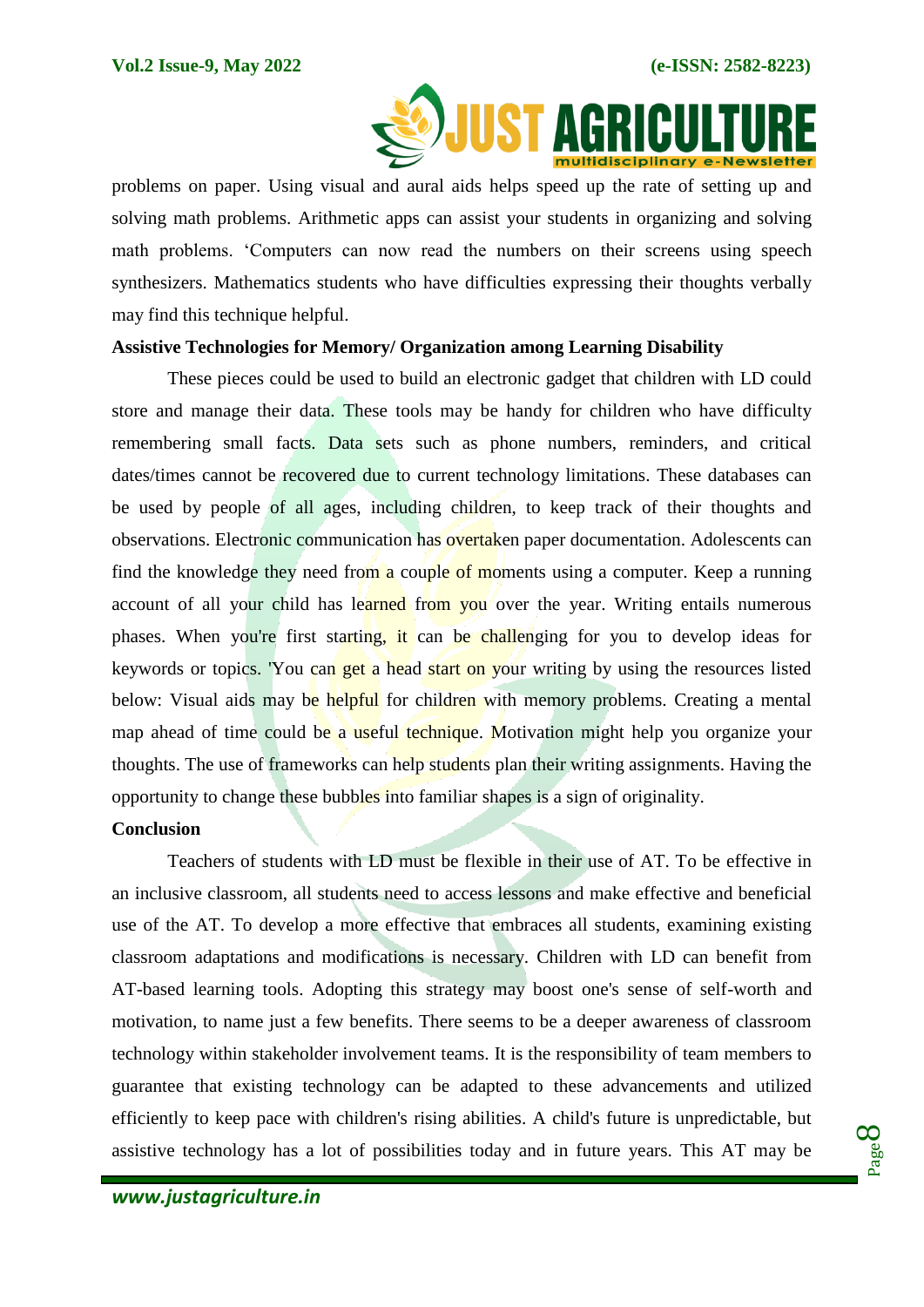

 beneficial for children who have problems learning. Even children with special needs can benefit from it with the right AT. Students who are having problems in the classroom may necessitate using an additional aid. AT could have a tremendous impact on a child's capacity to study, participate in class discussions, and have fun. Consider the specific characteristics of each LD student while selecting an AT. The benefits of AT for children with LD cannot be realized unless teachers are actively involved. Collaboration between teachers and administrators is essential if AT integration is successful. More resources are the most effective way to aid children in their learning in the classrooms.

# **References**

- 1. Adebisi, R. O., Liman, N. A., &Longpoe, P. K. (2015). Using Assistive Technology in Teaching Children with Learning Disabilities in the 21st Century. Journal of Education and Practice, 6(24), 14-20.
- 2. Barfurth, M. A., & Michaud, P. (2008). Digital video technologies and classroom practices. International Journal of Instructional Media, 35(3), 301-316.
- 3. Cook, A. M., &Polgar, J. M. (2014). Assistive technologies-e-book: principles and practice. Elsevier Health Sciences.
- 4. Cope, C., & Ward, P. (2002). Integrating learning technology into classrooms: The importance of teachers' perceptions. Journal of Educational Technology & Society, 5(1), 67-74.
- 5. Cronin, J., Kingsbury, G. G., McCall, M. S., & Bowe, B. (2005). The Impact of the No Child Left Behind Act on Student Achievement and Growth: 2005 Edition. Northwest Evaluation Association.
- 6. Dognin, P., Melnyk, I., Mroueh, Y., Padhi, I., Rigotti, M., Ross, J., ...&Belgodere, B. (2020). Image captioning as an assistive technology: Lessons learned from vizwiz 2020 challenge. arXiv preprint arXiv:2012.11696.
- 7. Liman, A. N., Adebisi, R. O., Jerry, J. E., &Adewale, H. G. (2015). Efficacy of assistive technology on the educational programme of children with learning disabilities in inclusive classrooms of Plateau State Nigeria. Journal of Educational Policy and Entrepreneurial Research, 2(2), 23-32.
- 8. MacArthur, C. (2006). Assistive technology for writing: Tools for struggling writers. In Writing and digital media (pp. 9-20). Brill.

Page  $\mathcal{O}$